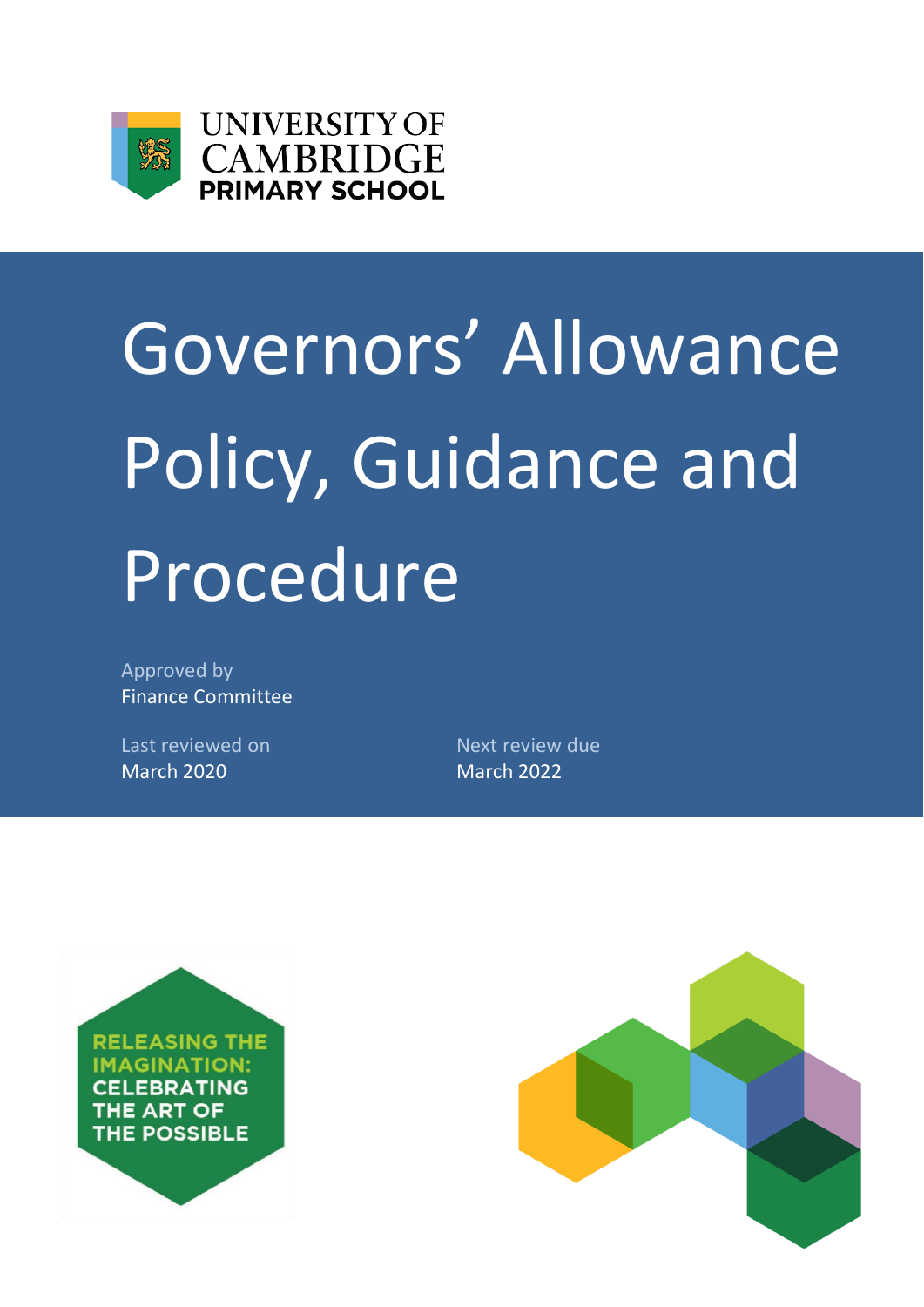# 1. Introduction

This policy statement has been developed in accordance with the Education (Governors' Allowances) Regulations 2013 (see Appendix I). These regulations give Governing Bodies the discretion to pay allowances e.g. expenses from the school's annual budget allocation to governors for certain allowances which they incur in carrying out their duties.

The Trust recognises that, while governors are volunteers, they do incur costs in the course of carrying out their duties. These costs are of a variable nature and to a certain extent are dependent on the personal circumstances of each governor. While it has been the culture for many years that governors of the school do not claim allowances for expenses incurred, this position has mainly arisen because most governor expenses are treated as immaterial, incidental and, alongside the time they give freely, part of their 'donation' to the school.

However, this results in a risk that governors will incur expenses that are justifiably claimable, and should be claimed, but are not claimed for one reason or another. A policy which makes it clear such expenses may be claimed is therefore appropriate.

Reviewing and recommending the policy and accompanying procedure to the Governing Body for approval is the responsibility of the Finance, Resources and Buildings Committee.

## 2. Policy

Allowances may only be paid if the costs are wholly and necessarily incurred in carrying out their duties as a governor or representative of the school.

Governors at the school:

- Are entitled to claim 'justifiable' expenses, as described below;
- Are not obliged to claim expenses of any kind if they do not wish to do so;
- May not ordinarily claim incidental expenses of a relatively low value and other allowances or expenses as described below;
- May only claim expenses by using the appropriate procedure, as attached; and
- May only be paid expenses that have been approved by the appropriate governor, as described in the attached procedure.

The Governing Body will only set aside a budget for governor allowances when it is reasonably foreseeable that claims will be made.

This policy shall apply with effect from  $1<sup>st</sup>$  May 2015.

# **Guidance on the allowances policy**

It is not possible to completely define what is or what is not a 'justifiable expense', as each case may need to be considered on its merits. The following sections offer guidance on what is and what is not allowable.

# *Incidental expenses that will not normally be considered claimable*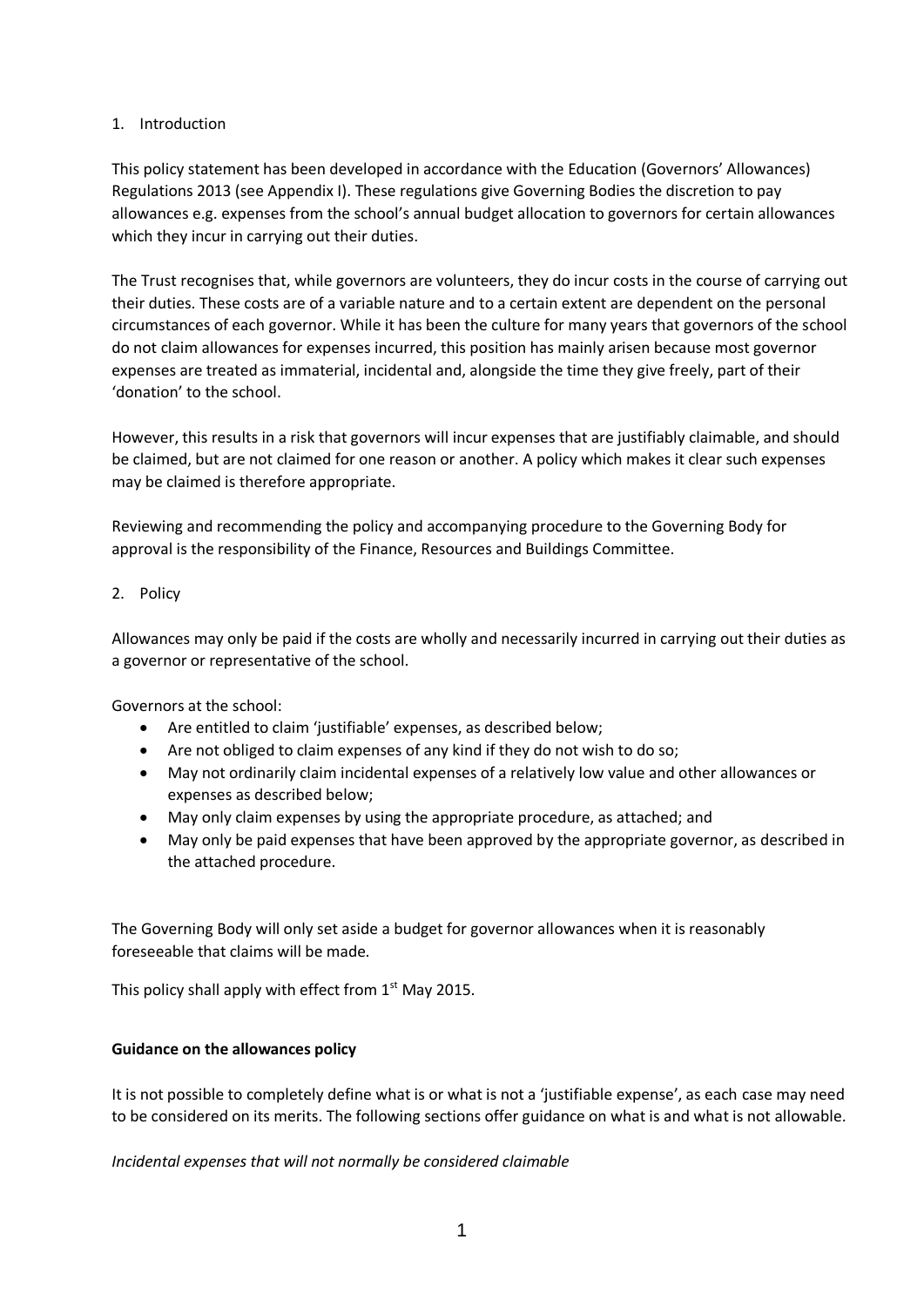The governing body has determined that incidental expenses will not ordinarily be claimable. This includes all of the following:

- Any costs incurred in attending governing body related meetings at the school (including governing body, committee and working group meetings);
- Any costs incurred in visiting school for any other governor-related purpose (for example, link governor visits or attending school functions);
- Costs of postage, stationery and associated materials such as printer ink and memory sticks;
- Costs of governor-related telephone calls;
- Utility costs, including broadband or dial-up access to the internet;
- Costs of equipment, e.g. computer, mobile phone;
- Travel expenses to attend local training and information events.

Rarely will such incidental expenses become significant. Where this is the case and a governor considers they have reached 'justifiable' proportions, a case may be made for reimbursement on an exceptional basis as described in the policy statement above.

There are some allowances and expenses that are not claimable in law. These include:

- Attendance allowance i.e. payments for attending meetings;
- Loss of earnings resulting from governing body activity.

The governing body has not identified any other form of expense as inherently unjustifiable, but reserves the right to do so in the future. In unusual or exceptional circumstances, governors are advised to discuss the situation with the Chair of Governors in advance of incurring the expense where possible.

# *Justifiable expenses*

Subject to the non-payment of incidental and certain other expenses, governors are entitled to claim whatever expenses they consider to be justifiable in the context of their own circumstances and the expenses incurred. The Governing Body accepts that individual governors are likely to have different views as to what constitutes a reasonably justifiable expense and that, providing the justification is sound, all such claims will be formally considered on their merits.

Where a governor can reasonably anticipate incurring a justifiable expense in advance, they should normally raise the issue with the authorising governor in advance to confirm their understanding of the justifiable nature of the expense. A failure to seek advance confirmation does not prevent an expense from being paid, but it may increase the risk of difficulties arising after the event.

# *Allowances that will normally be considered justifiably claimable:*

Claims for allowances should normally be agreed in advance with the Chair or other relevant authorising governor (see authorisation procedure below):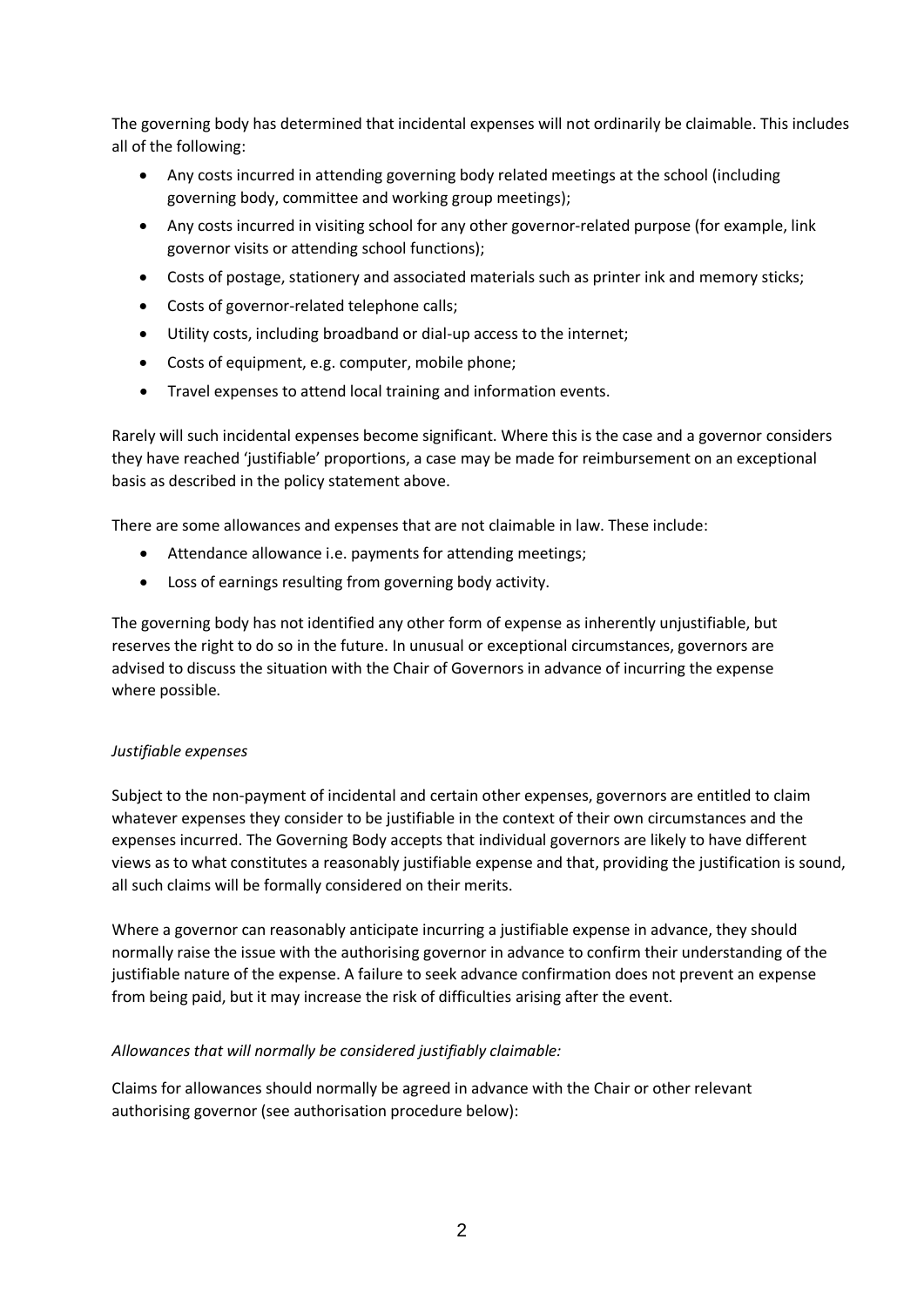- The extra costs incurred by a governor in performing their duties because they have special needs, such that they cannot carry out their duties as a governor without financial assistance;
- The cost of travel and subsistence for attending national meetings or training events, at the same rates as are applicable for school personnel, except where these costs can be claimed from the Local Authority or any other source.

#### *Receipts*

Receipts should normally be provided to support a claim made. A failure to provide receipts where these are reasonably available may result in a claim not being authorised for payment. Receipts are not necessary for car mileage claims, although alternative evidence of the journey taken may be requested to support the claim made.

## *Claim and authorisation procedure – see also attached flow chart*

No governor may authorise their own expense claim. The Governing Body delegates the authorisation of expenses first to the Chair of the full Governing Body and, if they are unavailable or it is their own claim, the Vice-Chair of the full Governing Body (or in their absence, the Chair of the Finance Resources and Buildings Committee).

Authorisation to incur the expenditure to be claimed should normally be sought and obtained in advance of the expenditure being incurred.

Governors wishing to make claims should complete a claim form attaching receipts where possible, and send it to the Chair (or other authorising governor) within one month of the date when the expenses were incurred. The Chair will examine the claim for completeness, accuracy and to confirm it is consistent with the approved policy and guidance.

The Chair will normally consult with other relevant governors for "non-standard" claims, for example where the claim is submitted more than two weeks after the expense was incurred, or where the situation is unusual, complex and/or when the amount involved is more than £50. Claims will not be rejected without seeking the views of at least two other members of the Finance Resources and Buildings Committee.

Where a claim is not authorised for payment, the governor may refer the claim to the Finance Resources and Buildings Committee, whose decision on the eligibility of the expense for reimbursement shall be final.

Governors may claim the payment of expenses on a confidential basis if they wish to do so and should approach the Chair to make the necessary arrangements.

Claims may be subject to review by the Finance Resources and Buildings Committee or independent audit. The outcomes of any such review or audit will be reported to the Review Committee for information.

Governors Allowances Policy process flow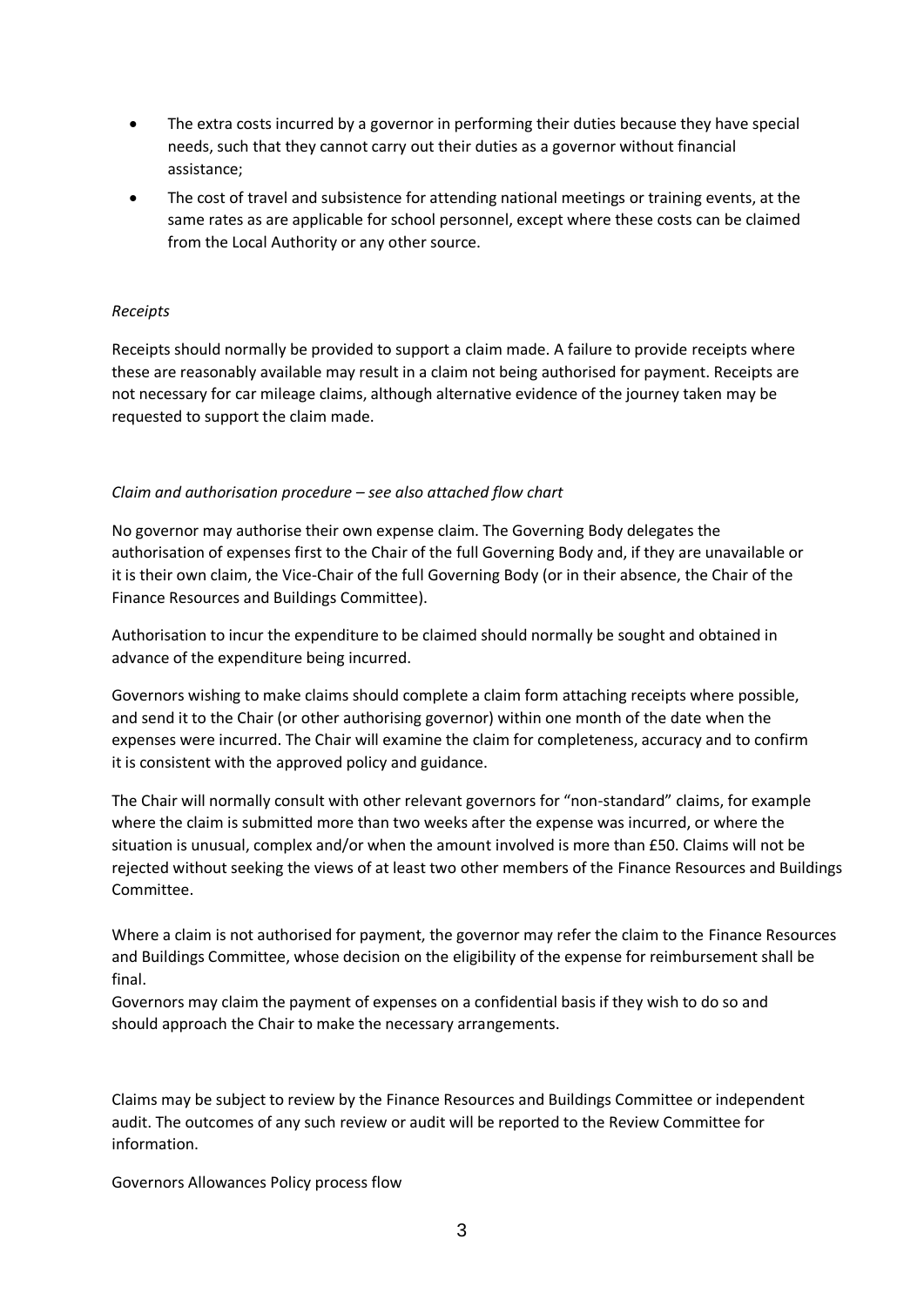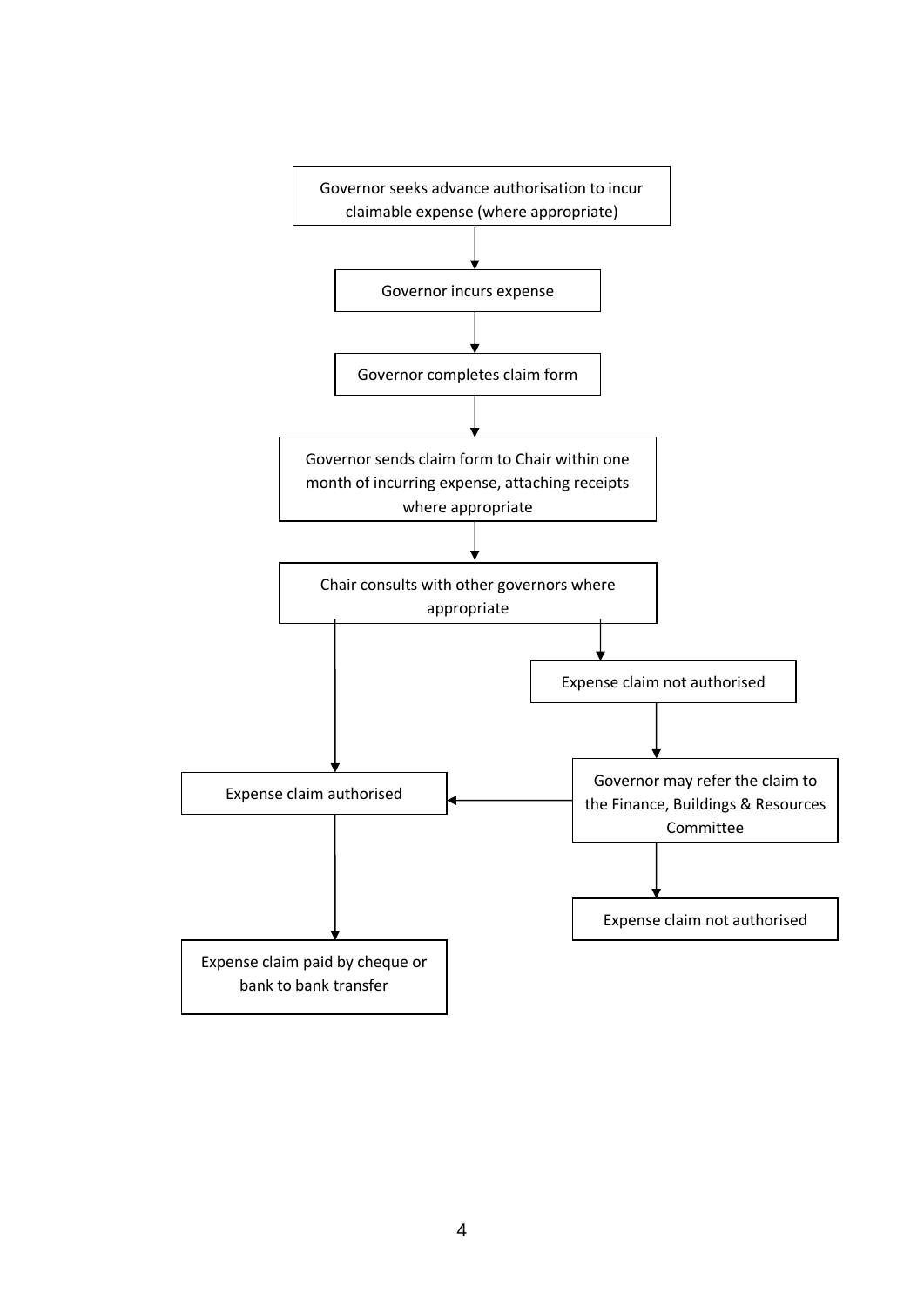## **University of Cambridge Primary School governor allowances claim form**

In completing this form, governors may wish to refer to the governor allowances policy and guidance document.

| Governor name:     |                            |
|--------------------|----------------------------|
| Address:           | Date claim made:           |
| Nature of expense: | Date(s) expenses incurred: |

I claim the total sum of £………… for governor expenses as described above. I have attached relevant receipts to support my claim.

Signed:

This form should be submitted for authorisation to:

Chair of the Governing Body (or other appropriate authorising governor)

I authorise payment of £……….. for governor expenses as detailed above.

Signed: Date:

Position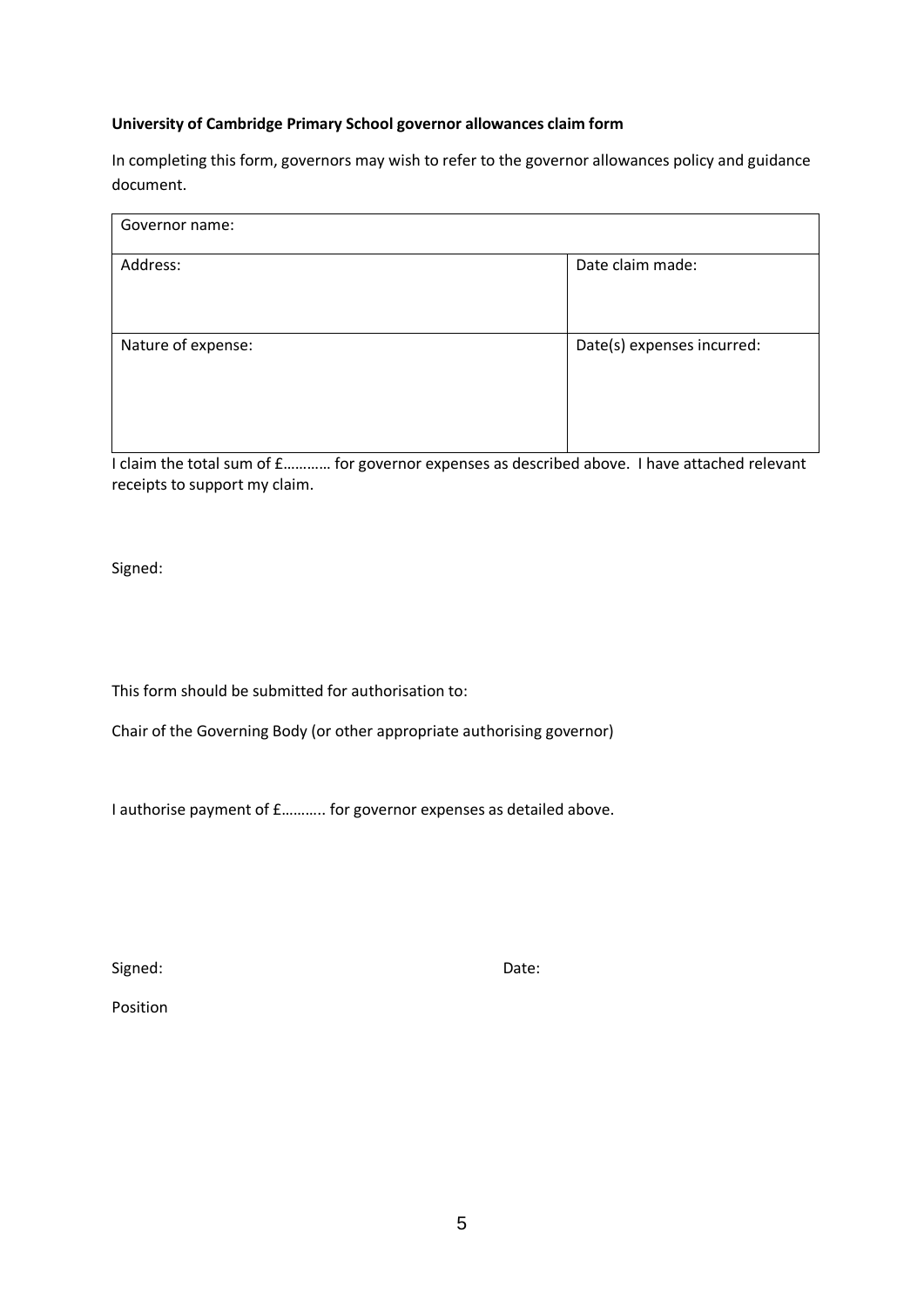## **Appendices:**

## **Appendix I: Reference to the Governors' Handbook September 2014**

#### **7.6 Payments to governors**

School governance in England is rooted firmly in the principle of voluntary service. The Government is committed to maintaining and promoting this principle for governors of both academies and maintained schools. This is in line with Charity Law and corporate governance practice in other parts of the public sector.

There are a limited number of specific circumstances in which individuals serving as governors can receive payments from their school. However, this should only take place where it is clearly in the best interests of the school or academy.

## **7.6.1 Governor allowances and expenses**

The Finance Resources and Buildings committee will budget to choose whether to pay allowances or expenses to governors and associate members of the governing body to cover any costs, such as travel or childcare, which they have incurred as a result of serving as a governor. Where they choose to do so, it must be in accordance with a policy or scheme. Payments can only be paid for expenditure necessarily incurred to enable the person to perform any duty as a governor. This does not include payments to cover loss of earnings for attending meetings. Travel expenses must not exceed the HM Revenue and Customs (HMRC) approved mileage rates, which are changed annually and are on HMRC website. Other expenses should be paid on provision of a receipt (at a rate set out in the scheme) and be limited to the amount shown on the receipt.

Where a governing body does not have a delegated budget, allowances and expenses may be paid by the LA at a rate determined by them.

Governing bodies in academies are free to determine their own policy on the payment of allowances and expenses.

#### **7.6.2 Payment for serving as a governor**

Paying governors for their role as a governor is subject to very specific legal restrictions. This is true in both maintained schools and academies as set out below.

#### **Maintained schools**

There is no legal power for schools, LAs or the government to pay members of maintained school governing bodies for their duties as governors.

Schools that are performing very poorly may be 'eligible for intervention'. In these schools, the Secretary of State or the LA with the consent of the Secretary of State has the power to replace a governing body with an Interim Executive Board (IEB). They have the power to pay members of an IEB they impose, if they chose to do so. We would expect payment to be offered to IEB members only when this is in the best interests of the school. The Secretary of State has to date not offered such payment.